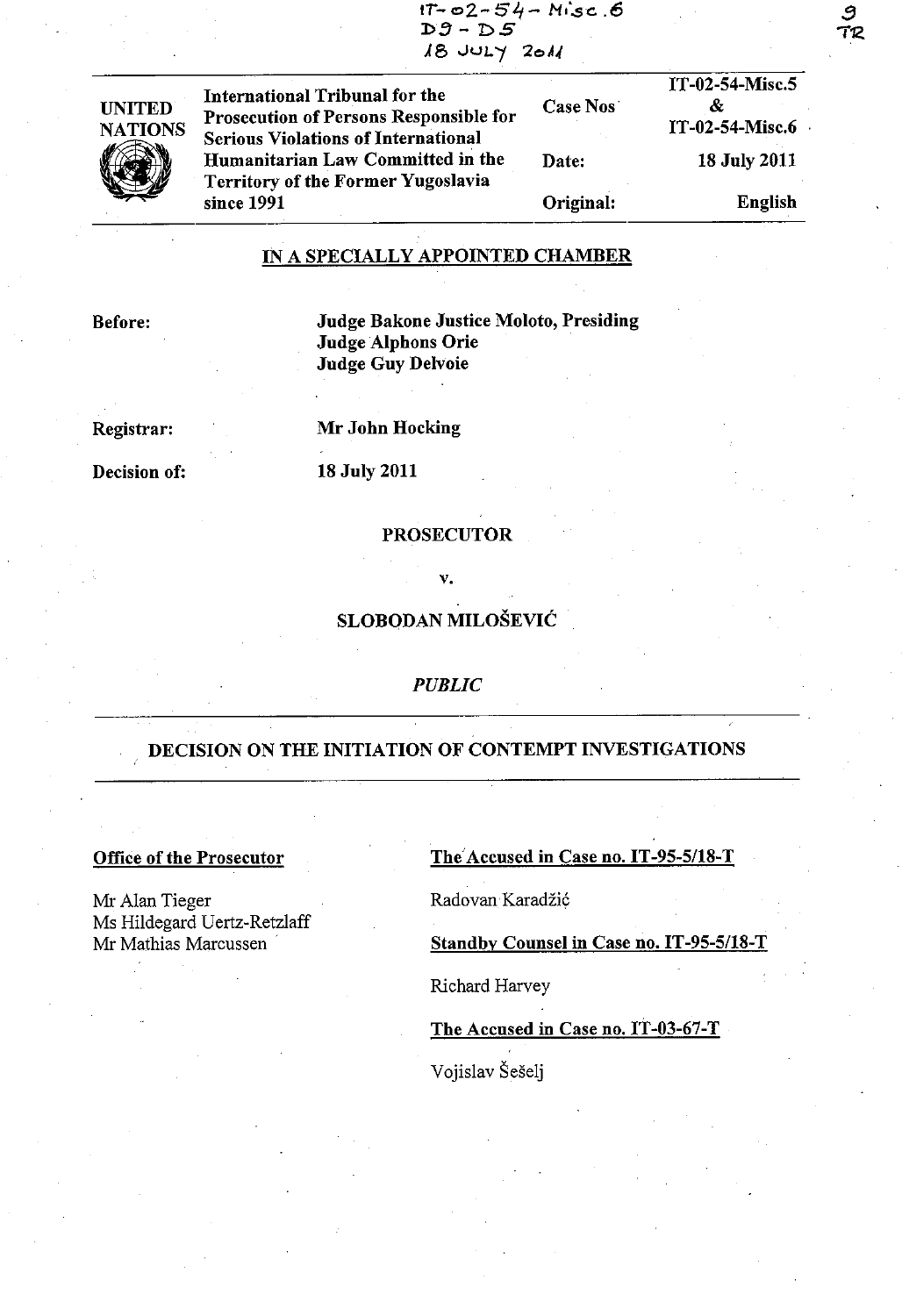#### **I. Procedural history**

1. On 28 January 2011, the Accused Radovan Karadzi6 requested the President of the Tribunal to, *inter alia,* consider appointing a Trial Chamber to determine whether an *amicus curiae* should be appointed pursuant to Rule 77 (C) (ii) of the Tribunal's Rules of Procedure and Evidence ("Rules") to investigate any interference with the proper administration of justice caused by the revelation of Slobodan Milošević's private thoughts, legal strategy, and health issues.<sup>1</sup> Karadžić submits that through a revelation by *WikiLeaks* it has become clear that the former Commanding Officer of the United Nations Detention Unit, Timothy McFadden, revealed .personal information about Slobodan Milosevi6 to the United States Government.<sup>2</sup>

2. On 9 February 2011, the Accused Vojislav Seselj requested the President of the Tribunal to take the appropriate action in relation to instituting criminal proceedings against Timothy McFadden.<sup>3</sup> Seseli appended newspaper clippings to his submission which relied on the *WikiLeaks* information discussing personal information about Slobodan Milosevi6.4 Seselj argues that his request has a strong basis in Rule 77 (A) (ii) of the Rules and that McFadden disclosed confidential information in violation of Rule **11** of the Rules Governing the Detention of Persons Awaiting Trial or Appeal Before the Tribunal or Otherwise Detained on the Authority of the Tribunal ("Rules of Detention").<sup>5</sup>

3. On **11** March **2011,** the President of the Tribunal ordered that this Chamber examine the requests that a determination be made as to whether proceedings pursuant to Rule 77 (C) of the Rules should be initiated.<sup>6</sup>

#### **11. Applicable law**

4. Rule 77 of the Rules provides, in relevant parts:

CA) The. Tribunal in the exercise of its inherent power may hold in contempt those who knowingly and wilfully interfere with its administration of justice, including any person who

(i) being a witness before a Chamber, contumaciously refuses or fails to answer a question;

*Prosecutor v. Radovan Karadiic,* Case no. IT-95-5118-T, Request for Reversal of Decision to Monitor Telephone Calls, 28 January 2011 ("Karadzic Request"), para. 14.

2 Karadzic Request, paras 2,10-12,14,26-27, Annex B. .

 $\mathbf{3}$ *Prosecutor v. Vojislav Seselj,* Case no. IT-03-67-T, Criminal Report Against the former UN Detention Unit Commanding Officer Timothy McFadden, 9 February 2011 ("Seselj Request"), paras I, 5-6. 4 Seselj Request, Appendix 1.

Case Nos IT-02-54-Misc.5 & IT-02-54-Misc.6 2 18 July 2011

පි

<sup>5</sup>  Seselj Request, paras 5, 7. The Rules of Detention were most recently amended on 21 July 2005 and currently bear document number IT38/Rev.9.

<sup>6</sup> Order Assigning a Specially Appointed Chamber, 11 March 2011 (Confidential and *Ex Parte);* Order Assigning Judges to Decide a Motion for the Initiation of a Contempt Investigation, 11 March 2011 (Confidential and *Ex Parte*). On the basis of the information provided by Karadžić and Šešelj, the Chamber will exclusively deal with whether there are reasons to believe that Mr McFadden committed contempt of court.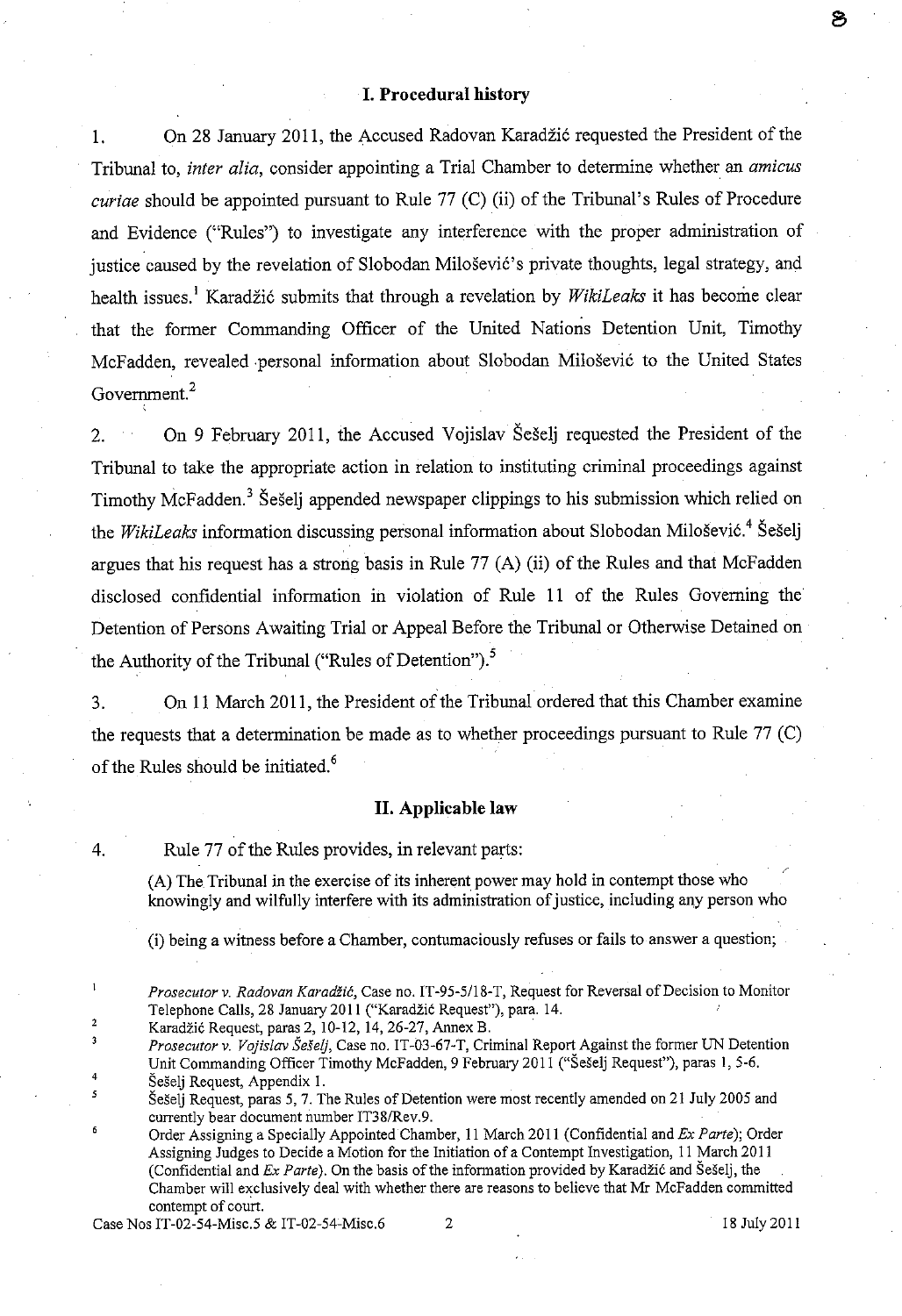(ii) discloses information relating to those proceedings in knowing violation of an order of a Chamber;

(iii) without just excuse fails to comply with an order to attend before or produce documents before a Chamber;

(iv) threatens, intimidates, causes any injury or offers a bribe to, or otherwise interferes with, a witness who is giving, has given, or is about to give evidence in proceedings before a Chamber, or a potential witness; or

(v) threatens, intimidates, offers a bribe to, or otherwise seeks to coerce any other person, with the intention of preventing that other person from complying with an 'obligation under an order of a Judge or Chamber.

 $\lceil \dots \rceil$ 

(C) When a Chamber has reason to believe that a person may be in contempt of the Tribunal, it may:

(i) direct the Prosecutor to investigate the matter with a view to the preparation and submission of an indictment for contempt;

(ii) where the Prosecutor, in the view of the Chamber, has a conflict of interest with respect to the relevant conduct, direct the Registrar to appoint an *amicus curiae* to investigate'the matter and report back to the Chamber as to whether there are sufficient grounds for instigating contempt proceedings; or

(iii) initiate proceedings itself.

5, According to Rule **11** of the Rules of Detention, "all information concerning detainees shall be treated as confidential and made accessible only to the detainee, his counsel and persons authorized by the Registrar".

6. , Rule 34 (C) of the Rules of Detention states that "information related to the physical and mental health of detainees shall be kept confidential by the Registrar".

7, According to Regulation 1.2 (i) of the United Nations Staff Regulations, . '

[s]taff members shall exercise the utmost discretion with regard to all matters of official business. They shall not communicate to any Government, entity; person or any other source any information known to them by reason of their official position that they know or ought to have known has not been made public, except as appropriate in the normal course of their duties or by authorization of the Secretary-General. These obligations do not cease upon separation from service.<sup>7</sup>

## 8. According to Rule 1.2 (d) of the United Nations Staff Rules,

 $[d]$ isciplinary procedures set out in article X of the Staff Regulations and chapter X of the Staff Rules may be instituted against a staff member who fails to comply with his or her obligations and the standards of conduct set out in the Charter of the United Nations, the Staff

7

The current United Nations Staff Regulations were promulgated on I January 2011 and bear document number *ST/SGB/2011/1.* 

Case Nos IT-02-54-Misc, 5 & IT-02-54-Misc.6 3 18 July 2011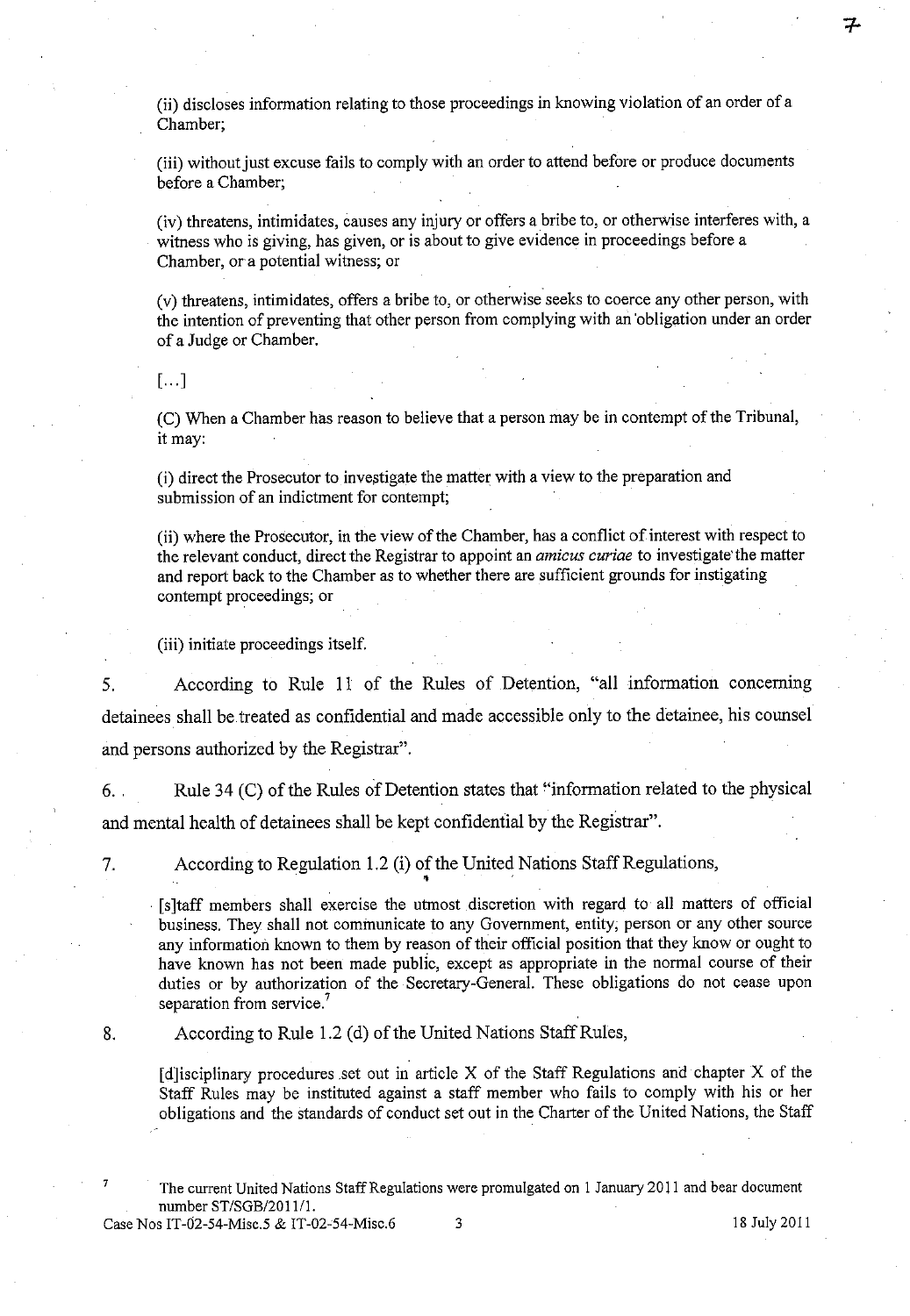Regulations and Staff Rules, the Financial Regulations and Rules and administrative **issuances. <sup>8</sup>**

#### **Ill. Discussion**

9. The information allegedly revealed to government officials of the United States of America by Mr McFadden concerns Slobodan Milošević's personal preferences, private communications with his wife, views about his advisors, and information about his health, Having consulted the relevant Rules and Regulations, the Chamber is of the view that such information is to be treated confidentially by those persons having access to it. Furthermore, as a staff member of the Tribunal, Mr McFadden was under a duty not to share confidential information with any Government, entity, person or any other source. Accordingly, the Chamber finds that the information tends to show that Mr McFadden may have breached his duty not to disclose confidential information.

10. The Chamber will now analyse whether this possible breach of confidentiality interfered with the Tribunal's administration of justice pursuant to Rule 77 (A) of the Rules.

11. The *actus rei* of contempt of the Tribunal are listed in Rule 77 (A) of the Rules. None of the enumerated acts apply to the present situation. However, the list of acts contained in Rule 77 (A) (i)-(v) of the Rules is not exhaustive, merely representing examples of acts interfering with the Tribunal's administration of justice.<sup>9</sup> Accordingly, contempt can also be committed through knowingly and wilfully interfering with the Tribunal's administration of justice in other ways. The meaning of the term "administration of justice" in Rule 77 of the Rules is tobe interpreted in light of the enumerated *actus rei* in Rule 77 (A), which concern matters closely related to the functioning of the judicial proceedings before the Tribunal. In addition, the Chamber recalls that the Tribunal possesses an inherent jurisdiction to deal with contempt, deriving from its judicial function, to ensure that its exercise of jurisdiction is not frustrated and that its basic *judicial functions* are safeguarded.<sup>10</sup>

12. In the present case, the information allegedly revealed concerns three main categories: personal matters, information on Milošević's health, and Milošević's alleged views about his advisors. The specific information allegedly revealed to the United States Government in relation to personal matters, for example what type of books Milošević liked 6

The current United Nations Staff Rules were promulgated on 1 January 2011 and bear document number *ST/SGB1201ll1.* 

See *In the Case Against Florence Hartmann,* Case no. IT-02-54-R77.5, Judgement on Allegations of Contempt, 14 September 2009 ("Hartmann Judgement"), para. 19; *Prosecutor v .. Zlatko Aleksovski,*  Case no. IT-95-14/1-AR77, Judgement on Appeal by Anto Nobilo Against Finding of Contempt, 30 May 2001, para. 39.

iO Emphasis added; see *Prosecutor* v. *Dusko Tadic,* Case no. IT-94-I-A-R77, Judgement on Allegations of Contempt Against Prior Counsel, Milan Vujin, 31 January 2000, para. 13 and references cited therein.<br>s IT-02-54-Misc.5 & IT-02-54-Misc.6 4 17-02-54-Misc.6 4 Case Nos IT-02-54-Misc.5 & IT-02-54-Misc.6 4